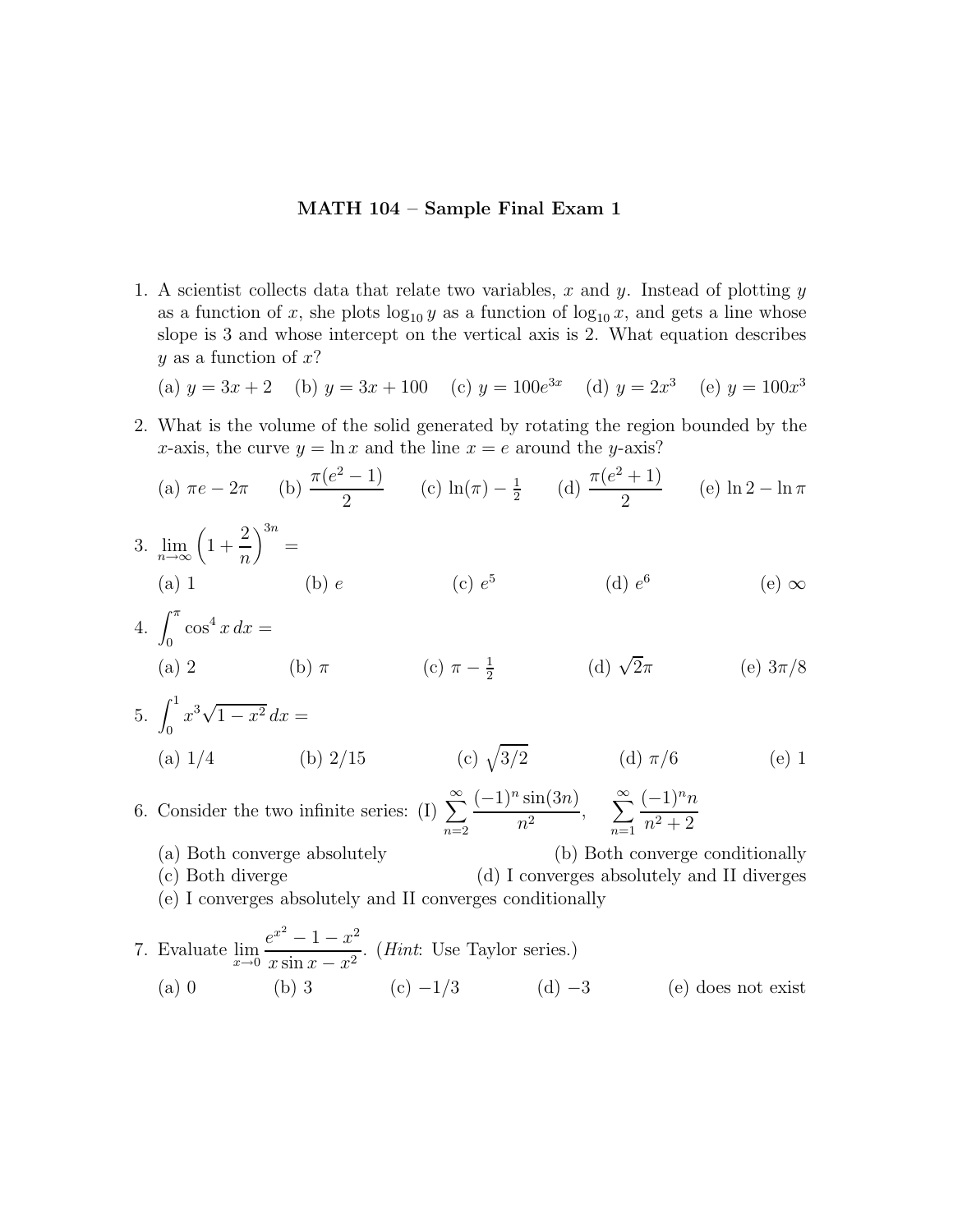- 8. Which of the following is the Maclaurin series for  $\int_0^x$  $\sin t - t$  $\frac{t-t}{t^3} dt?$ 
	- $(a) -\frac{x^3}{3!} +$  $rac{x^5}{5!} - \frac{x^7}{7!} + \cdots$  (b)  $-\frac{x^3}{3 \cdot 5!}$  $\frac{1}{3 \cdot 5!} +$  $rac{x^5}{5 \cdot 7!} - \frac{x^7}{7 \cdot 9!} + \cdots$  $(c) -\frac{x^2}{2!} +$  $\frac{x^4}{4!} - \frac{x^6}{6!} + \cdots$  (d)  $-\frac{x}{3!}$  $\frac{x}{3!} +$  $\frac{x^{3}}{3\cdot 5!} - \frac{x^{5}}{5\cdot 7!} + \cdots$  $(e) - \frac{x^2}{2}$  $\frac{x}{2 \cdot 3!} +$  $\frac{x^4}{4\cdot 5!} - \frac{x^5}{5\cdot 6!} + \cdots$
- 9. The interval of convergence of the series  $\sum^{\infty}$  $n=1$  $(x+2)^n$  $\frac{(x+2)}{n(-3)^n}$  is: (a)  $-5 < x \le 1$  (b)  $-5 \le x < 1$  (c)  $-3 \le x \le 3$  (d)  $-1 < x \le 5$  (e)  $-1 \le x \le 5$ 10. Bill, Gwen, Sue and Zach use the approximation  $e^x \approx 1 + x +$  $x^2$  $x^3$ with  $x =$

 $\frac{1}{2}$  + 6 0.2 to compute  $e^{0.2}$ . They make the following assertions about the error E: Bill:  $|E| < 0.0004$ ,<br>
Sue:  $|E| < 0.0002$ ,<br>
Zach:  $|E| < 0.00001$ Zach:  $|E| < 0.00001$ Which of them are correct? (Note:  $1 < e < 3$ )

- (a)only Bill (b)only Bill and Gwen (c)only Bill, Gwen and Sue (d) all of them (e) none of them (e)
- 11. Let  $y(x)$  be the solution of  $\frac{dy}{dx} 2y = 6$  such that  $y(0) = 1$ . Then  $y(1)$  is: (a)  $(3 - e^2)/2$  (b)  $e^{-2} - 3$  (c)  $e^2 + 3$  (d)  $4e^2 - 3$  (e)  $-2e^2 - 3$
- 12. A thermometer is taken from a room where the temperature is  $20^{\circ}$  C to the outdoors where the temperature is 5◦ C. After one minute, the thermometer read 12◦ C. After how many minutes (after being taken outdoors) will the thermometer read 6◦ C?

(a) ln 15  
\n(b) ln 7/ ln 15  
\n(c) ln 15/ ln 7  
\n(e) ln 7/(ln 15 - ln 7)  
\n13. 
$$
\int_0^\infty \frac{1}{\sqrt{x}(1+x)} dx =
$$
  
\n(a) 0  
\n(b)  $\pi$   
\n(c)  $\pi/2$   
\n(d)  $e/2$   
\n(e) diverges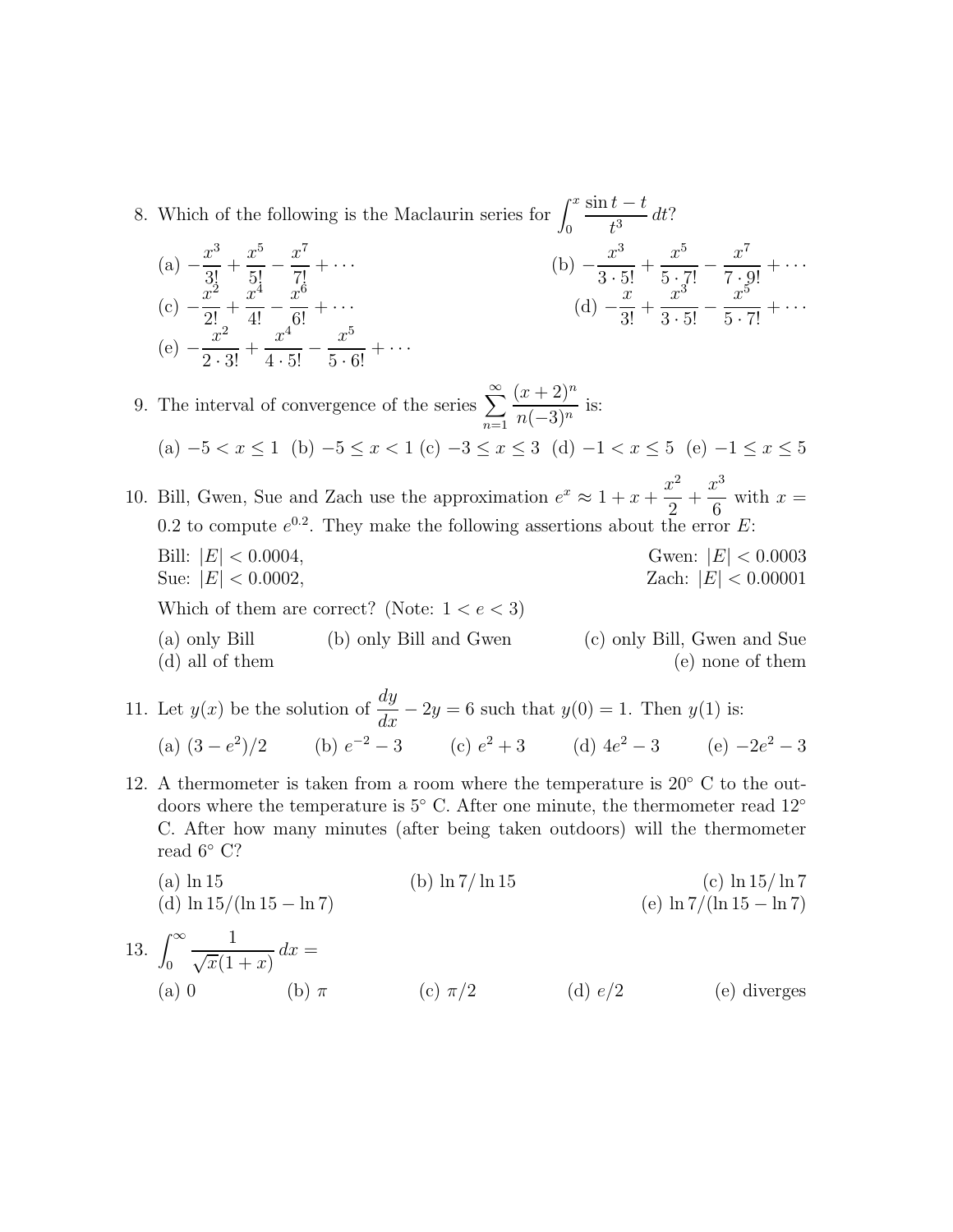14. A couple plans to invest money at a constant rate of c dollars per year for  $T = 20$ years. The interest rate of their investment is 5% per year, compounded continuously. What value of c will make the value of their investment equal to \$20,000 at  $T = 20$  years?

(a) 
$$
20,000/(e-1)
$$
  
\n(b)  $1,000/(e-1)$   
\n(c)  $1,000 \cdot \ln 2$   
\n(e)  $20,000e^{-1}$ 

15. Let  $f(x) = \frac{1}{1}$  $\frac{1}{1 - e^x}$ . Which of the following is true? (i) The graph of f has a horizontal asymptote at  $y = 1$ . (ii) The graph of f has a vertical asymptote at  $x = 1$ . (iii) f is decreasing for  $x > 0$ . (iv) f is concave upward for  $x < 0$ . (a) (i) and (ii) (b) only (i) (c) (iii) and (iv)

16. Until recently, hamburgers at a certain sports arena sold for \$4 each. The food concession sold an average of 8,000 hamburgers on a game night. When the price was raised to \$4.25, hamburger sales dropped to an average of 7,000 per night. Meanwhile, the concession's fixed costs are \$2,000 per night and the variable costs are \$1 per hamburger. Assuming the demand curve is linear, find the price of a hamburger that will maximize the average nightly hamburger profit.

(d) (i) and (iv) (e) (i), (ii), (iii), and (iv)

- (a)  $\$3.00$  (b)  $\$3.50$  (c)  $\$3.75$  (d)  $\$4.50$  (e)  $\$5.00$
- 17. Evaluate  $\int_0^1 x \ln x \, dx$ . (a)  $-1/4$  (b)  $-1/2$  (c) 0 (d)  $1/4$  (e)  $1/2$
- 18. Recall that the distance from a point  $(x, y, z)$  in three-dimensional space to the origin is  $D = \sqrt{x^2 + y^2 + z^2}$ . Compute the *shortest* distance from the origin to a point on the surface  $z = \frac{1}{x}$ . (a) 3 (b)  $\sqrt{3}$  (c)  $\sqrt{2+\sqrt{2}}$  (d)  $2+2\sqrt{2}$  (e) There is no closest point.
- 19. The radius of a right circular cylinder is measured with an error of at most 3%, and the height is measured with an error of at most 2%. Using differentials, approximate the maximum percentage error in the volume of the cylinder as calculated from these measurements.
	- (a)  $5\%$  (b)  $7\%$  (c)  $8\%$  (d)  $10\%$  (e)  $12\%$